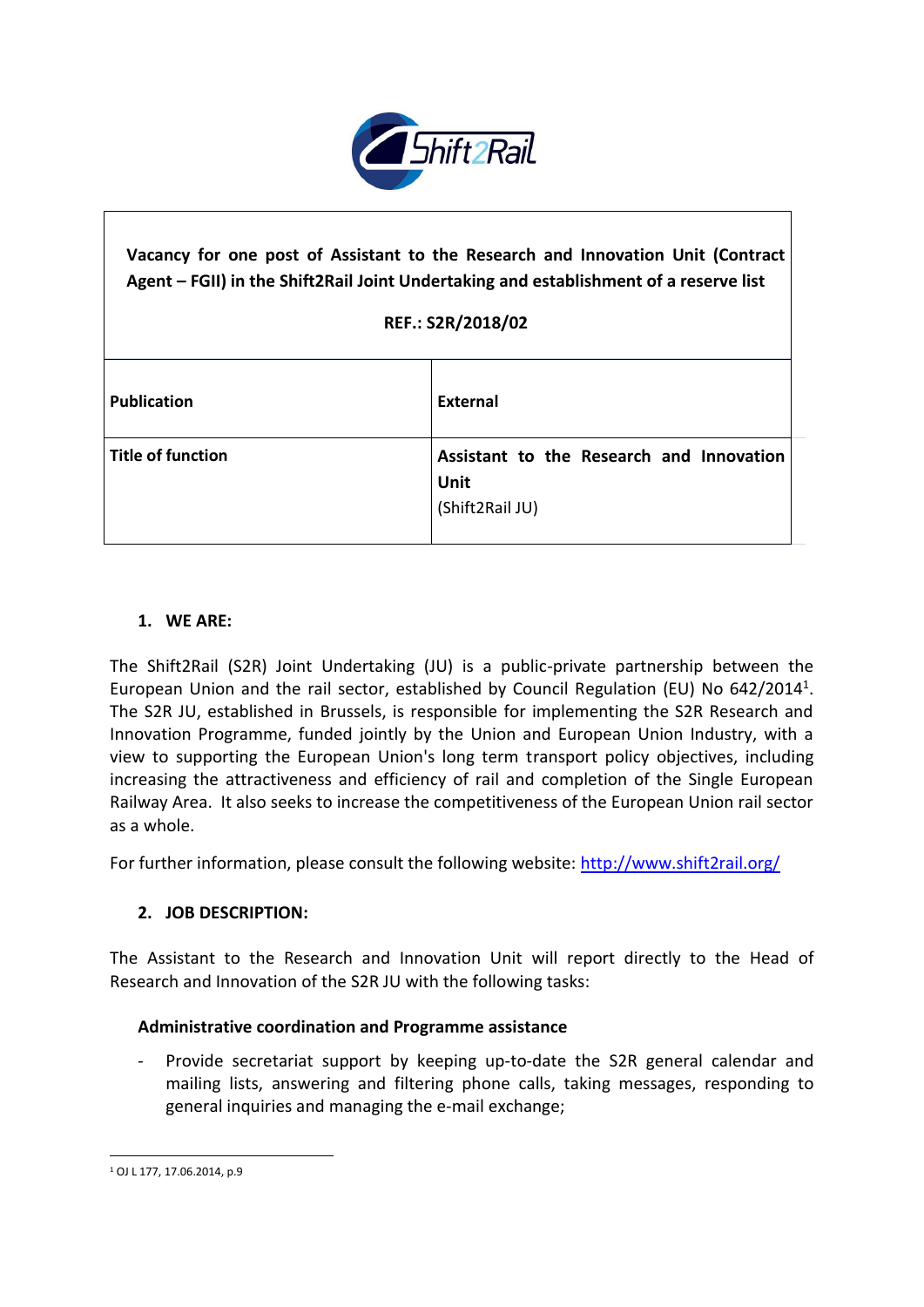- Take, transcribe and prepare notes, minutes meetings, routine correspondence, presentations and / or other texts upon request;
- Liaise with the Administration and Finance unit and with the Director's secretariat on administrative matters;
- Manage missions/calendar for the Head of Research and Innovation;
- Assist the Head of Research and Innovation with ensuring the follow-up and respect of deadlines in the Unit activities;
- Provide assistance in the planning and logistic setup of the consensus week during the evaluation of proposals, in the planning setup of the grant agreement preparation, etc.
- Set-up and keep up-to-date the Experts reviewer database for the Programme;
- Contribute to the set-up and monitoring of the S2R mini-websites;
- Assist the Research and Innovation Unit with progress reports chasing and other specific tasks on request.

## **Document and file management**

- Manage the incoming and outgoing correspondence through the relevant electronic tools;
- Prepare / copy documents for transmission and maintain files;
- Maintain clearly labelled, well organised (clean) archives;
- Contribute to administrative quality checks on files for signature.

## **Meetings management and logistical support**

- Assist in welcoming and informing outside visitors in accordance with internal security rules;
- Provide administrative and logistical support for the organisation of internal and external events such as meetings, workshops, conferences and public events;
- Support the organisation of inventories in the Joint Undertaking;
- Participate in the planning of logistics needs.

# **3. WE LOOK FOR:**

# **A) Eligibility criteria**

**.** 

Candidates will be considered eligible for selection on the basis of the following formal criteria to be fulfilled by the deadline for applications:

- 1. To have a level of education which corresponds to:
	- a) a post-secondary education attested by a diploma<sup>2</sup>, OR

b) a secondary education attested by a diploma giving access to post-secondary education and appropriate professional experience of three years;

<sup>&</sup>lt;sup>2</sup> Only study titles that have been awarded in EU Member States or that are subject to the equivalence certificates issued by the authorities in the said Member States shall be taken into consideration.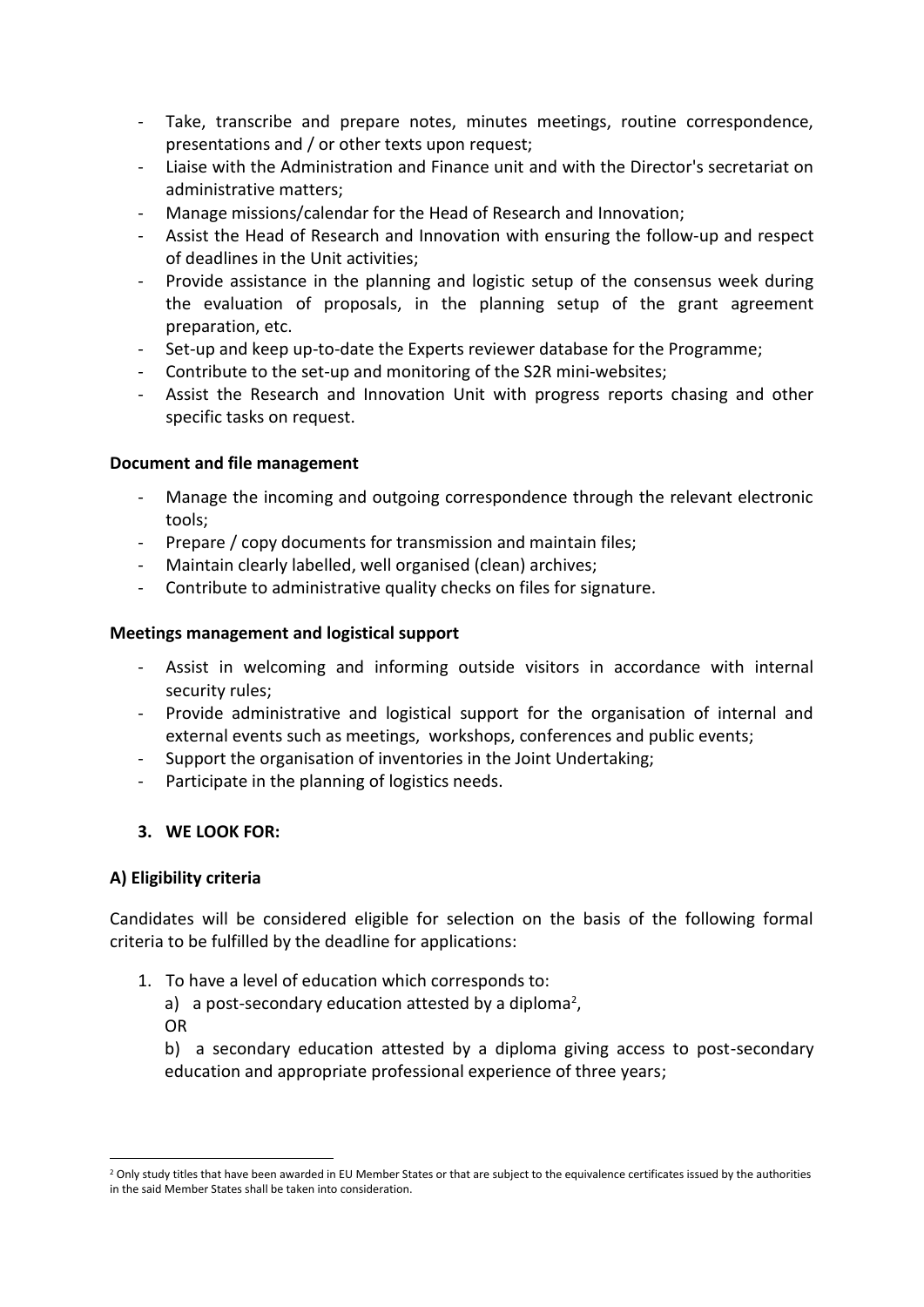- 2. To have a thorough knowledge of one of the official languages of the European Union and a satisfactory knowledge of a second of these languages to the extent necessary to perform his/her duties;
- 3. Be a national of a Member State of the European Union;
- 4. To be entitled to his or her full rights as a citizen;
- 5. To have fulfilled any obligations imposed by the applicable laws concerning military service;
- 6. To meet the character requirements for the duties involved;
- 7. To be physically fit to perform the duties linked to the post. $3$

# **B) Selection criteria**

Successful candidates should have:

# **1) Essential qualifications and experience**

- At least 3 years experience in an administrative function relevant for the tasks mentioned above;
- Proven experience in drafting documents, e.g. letters, reports, minutes and/or in dealing with travel and accommodation requests and reimbursements;
- Proficiency with electronic office equipment (word processing, spread sheets, presentations, electronic communication, use of internet, etc.) and a strong aptitude for working with IT tools;
- Previous experience in organizing workshops (such as invitations, listing, slides preparation, minutes, follow-up of actions and to-do lists, etc.);
- Excellent command of both written and spoken English, as this is the working language of the S2R JU;

# **2) Advantageous qualifications and experience**

- Work experience the field of activities of S2R JU;
- Experience in working in a multicultural, international and multidisciplinary environment, preferably in a European Union Institution, Agency or body;

# **3) Behavioural competences**

- Excellent organizational skills and ability to appreciate and follow priorities;
- Motivation  $-$  open and positive attitude;
- Good inter-personal and communication skills;
- Ability to work under pressure and respect tight deadlines;
- Sense of initiative and team spirit.

**.** 

<sup>&</sup>lt;sup>3</sup> Before the appointment, a successful candidate shall be medically examined by one of the European Institutions' medical officers in order that Shift2Rail may be satisfied that he/she fulfils the requirement of article 28 (e) of the Staff Regulations of the Officials of the European **Communities**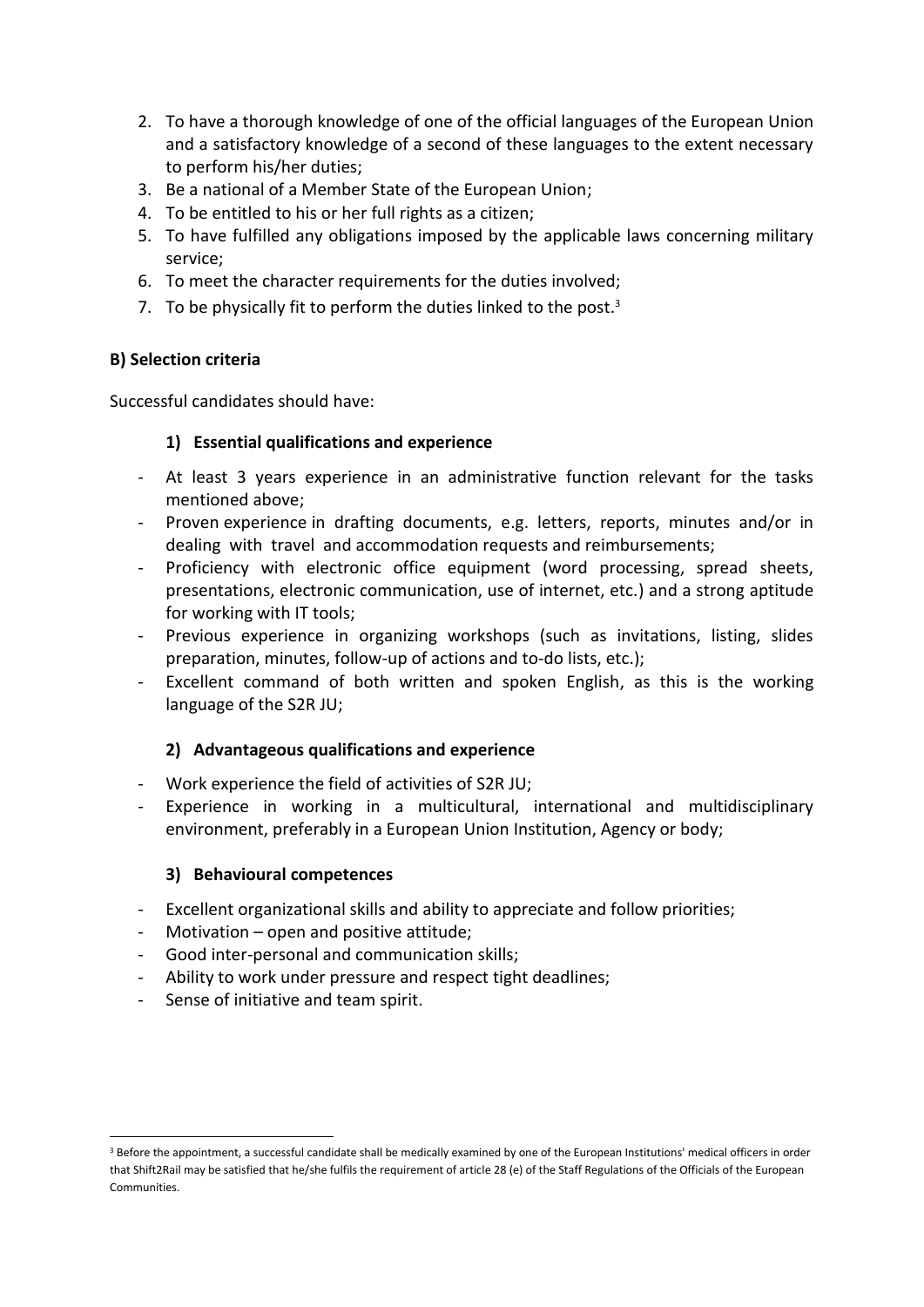## **4. INDEPENDENCE AND DECLARATION OF CONFLICT OF INTERESTS**

Before recruiting a member of staff, the Executive Director will examine whether the applicant has any personal interest which may impair their independence or any other conflicts of interest. To that end, the Assistant to the Research and Innovation Unit will be required to make a declaration of commitment to act independently in the public interest and to make a declaration in relation to interests which might be considered prejudicial to his/her independence. Moreover, the applicant must inform the Executive Director of any actual or potential conflicts of interest.

# **5. SELECTION PROCEDURE**

The selection procedure includes the following steps:

# *5.1 Assessment of applications*

- Applications must be complete and validly submitted by the closing date for applications as specified in section 10. Applications that do not meet the above criteria will be rejected. If, at any stage in the procedure, it is established that the information application is incorrect, the applicant will be disqualified from the selection;
- All eligible applications will be assessed by a Selection Committee in an objective, impartial and transparent manner and based on the selection criteria defined in this vacancy notice only.

# *5.2 Interview and written tests*

- Only the best-qualified candidates, i.e. those who obtained the highest number of points within the assessment of applications, will be short-listed for a written test and an interview;
- Applicants invited to an interview will receive an email invitation, with the date, time and location of the interview;
- During the interview, the Selection Committee will examine each candidate's profile and will assess their relevancy to the post against the criteria defined in Section 3.b above. The minimum threshold to pass the written test and the interview is 50% of the total points allocated to each one of them. Passing the written test and the interview does not guarantee inclusion on the reserve list;
- The interview and the written tests will be held in English. Native English speakers will be tested for their second language skills;
- Supporting documents (e.g. certified copies of degrees/diplomas, references, proof of experience etc.) should not be sent at this stage but must be submitted at a later stage of the procedure if requested. S2R JU has the right to disqualify applicants who fail to submit all the required documents.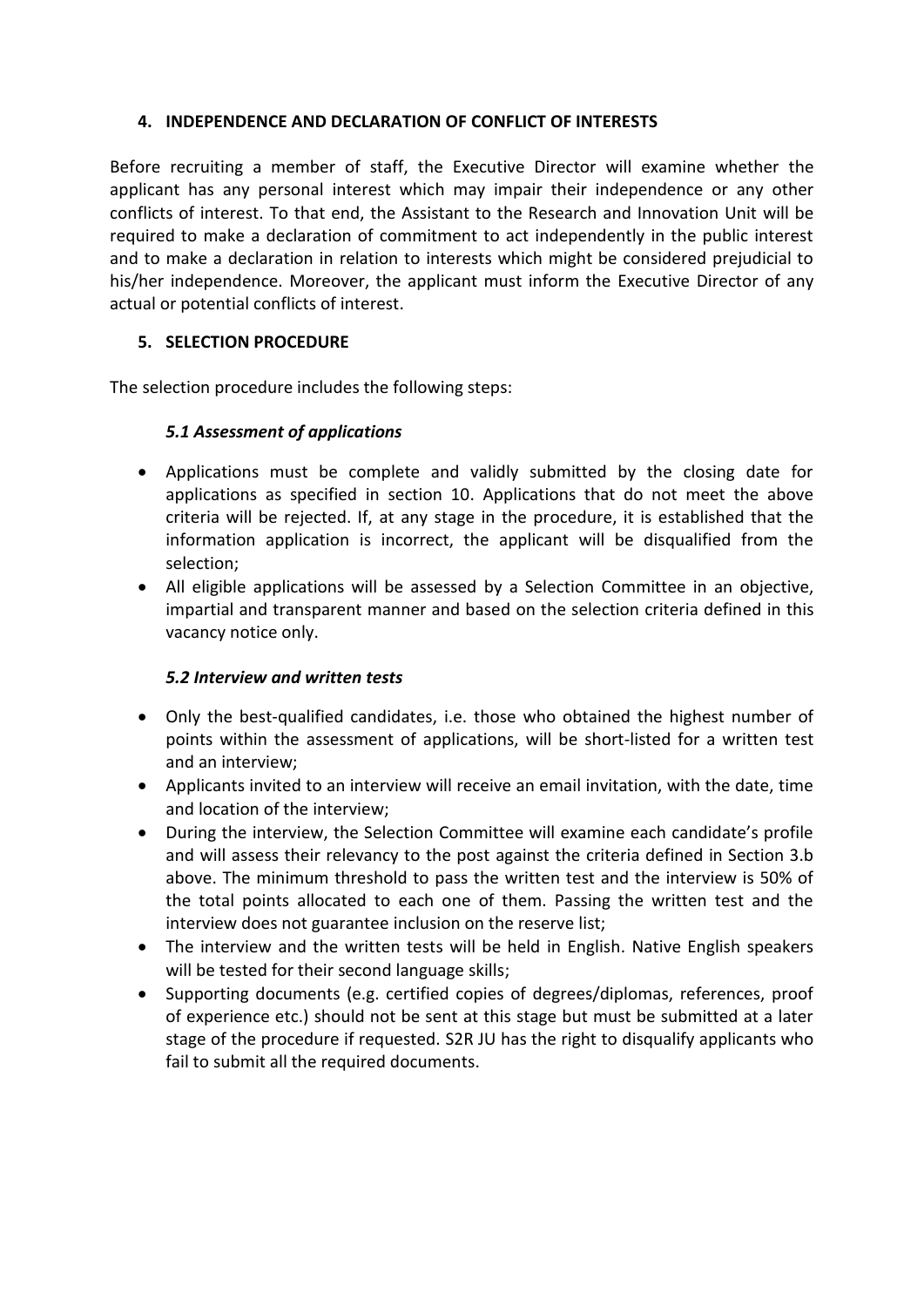## *5.3 Reserve list*

- Following the written tests and the interviews, the Selection Committee will recommend to the Appointing Authority the most suitable candidate(s) for the post to be placed on a reserve list. Inclusion on the reserve list does not guarantee recruitment. The maximum number of candidates to be put on the reserve list is set at 15;
- The reserve list will be presented to the Appointing Authority who may decide to convene a second interview and ultimately will appoint the successful candidate(s) to the post(s).

The reserve list will be valid until 31/12/2019. Its validity may be extended by the decision of the Executive Director.

# **6. EQUAL OPPORTUNITIES**

The S2R JU, as a European Union body, applies a policy of equal opportunities and nondiscrimination in accordance with Article 1d of the Staff Regulations.

# **7. CONDITIONS OF EMPLOYMENT**

The successful candidates will be appointed by the Director of the S2R JU as a contract agent at FGII pursuant to Article 3a of the Conditions of Employment of Other Servants of the European Communities (CEOS) for a period of 3 years, which may be renewed.

Candidates should note the requirement under the Conditions of Employment of Other Servants for all new staff to complete successfully a probationary period.

The place of employment is Brussels, Belgium, where the Joint Undertaking is based.

The conditions of employment of contract staff under the terms of Article 3a of the CEOS can be consulted at the following address:

<http://eur-lex.europa.eu/LexUriServ/LexUriServ.do?uri=CONSLEG:1962R0031:20140101:EN:PDF>

# **8. PAY AND WELFARE BENEFITS**

The pay of staff members consists of a basic salary supplemented with specific allowances, including expatriation or family allowances, and will be subject to tax, social security and other deductions set out in the Staff Regulations. The provisions guiding the calculation of these allowances can be consulted in the Conditions of Employment of Other Servants available at the following address:

http://eur-lex.europa.eu/LexUriServ/LexUriServ.do?uri=CONSLEG:1962R0031:20140101:EN:PDF

Salaries are exempted from national tax, instead a Community tax at source is paid.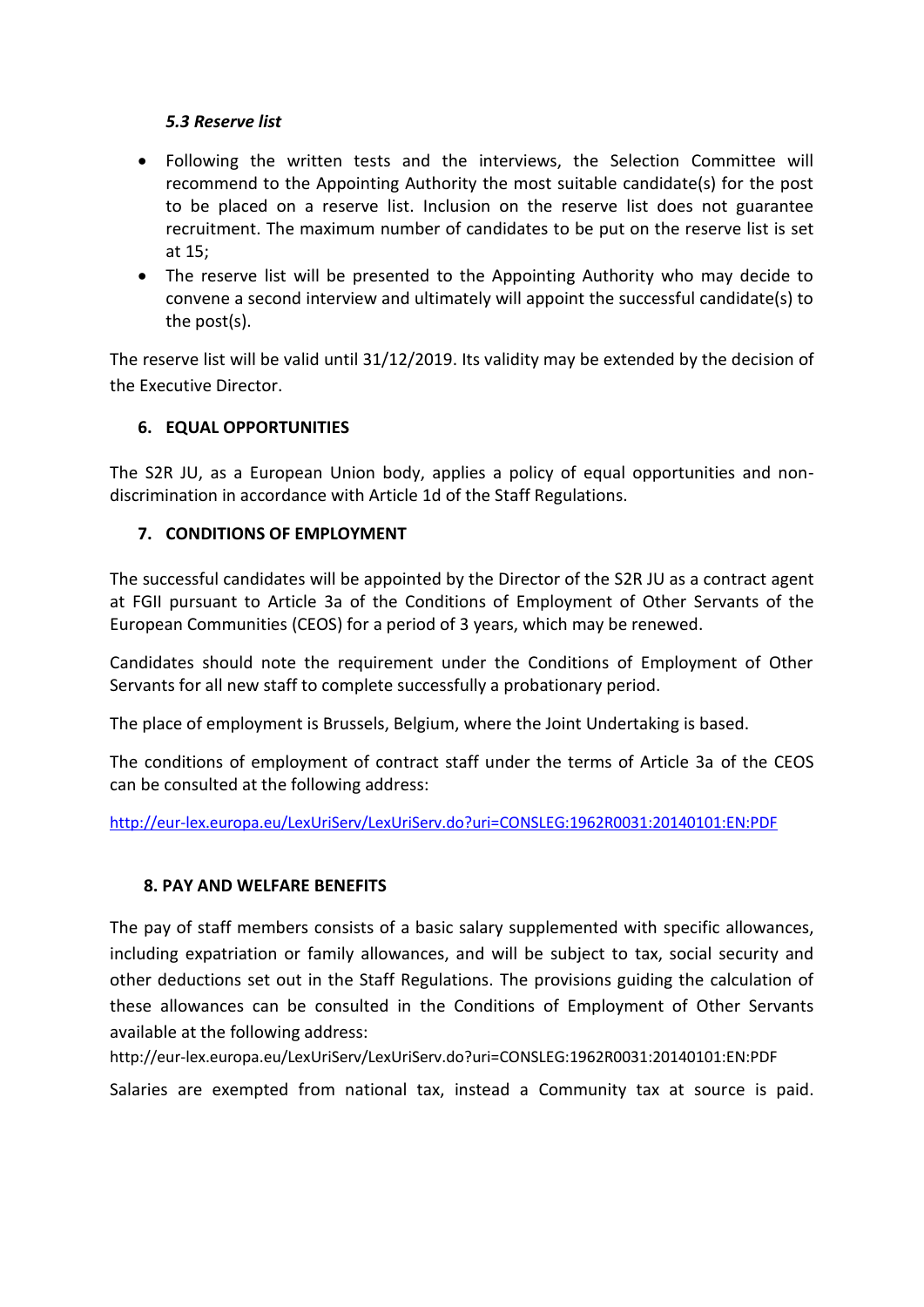## **9. APPLICATION PROCEDURE**

For applications to be valid, candidates must submit:

- a detailed and updated **curriculum vitae** in European CV format<sup>4</sup> in English<sup>5</sup>. The CV must imperatively refer to the job requirements as listed in the present vacancy notice and reflect how, in the candidate's view, she/he holds the skills and competences mentioned therein. Applications that are incomplete will be disqualified.
- a **letter of motivation** (1 page maximum) in English<sup>6</sup> explaining why the candidate is interested in the post and what her/his added value would be if selected, in relation to the job requirements listed in the present vacancy notice<sup>7</sup>.

Applications should be sent by email to [jobs@s2r.europa.eu](mailto:jobs@s2r.europa.eu) with the following subject line '**SURNAME\_Firstname\_S2R.2018.02'** (the same structure is to be used for the CV and letter of motivation e.g. 'SURNAME\_Firstname\_S2R.2018.02\_CV')

In order to facilitate the selection process, all communications to candidates concerning this vacancy will be in English.

If at any stage in the procedure it is established that any of the information a candidate provided is incorrect, the candidate in question will be disqualified.

## **10. CLOSING DATE**

Applications must be sent no later than **21/03/2018**, **17h00 Brussels time**. Applications sent after this date will not be considered.

## **11. IMPORTANT INFORMATION FOR APPLICANTS**

Applicants are reminded that the work of the selection committees is confidential. It is forbidden for applicants to make direct or indirect contact with members of these committees, or for anybody to do so, on their behalf.

## **12. REQUEST FOR REVIEW AND APPEAL PROCEDURES**

Applicants who consider that their interests have been prejudiced by any decision related to the selection procedure can take the following actions:

## **Requests for review**

**.** 

The applicant may submit a request for review in writing to the Selection Committee stating the reasons for the request. Any arguments must be based on information provided in the application form; no subsequent information can be taken into account.

<sup>4</sup> English CV template and guidelines available at following link: [http://europass.cedefop.europa.eu/documents/curriculum](http://europass.cedefop.europa.eu/documents/curriculum-vitae/templates-instructions)[vitae/templates-instructions](http://europass.cedefop.europa.eu/documents/curriculum-vitae/templates-instructions)

<sup>&</sup>lt;sup>5</sup> The Selection Committee will ensure that no undue advantage is given to native speakers of this language

<sup>&</sup>lt;sup>6</sup> The Selection Committee will ensure that no undue advantage is given to native speakers of this language

 $^7$  Candidates are kindly requested to avoid repeating the information already provided in their CV.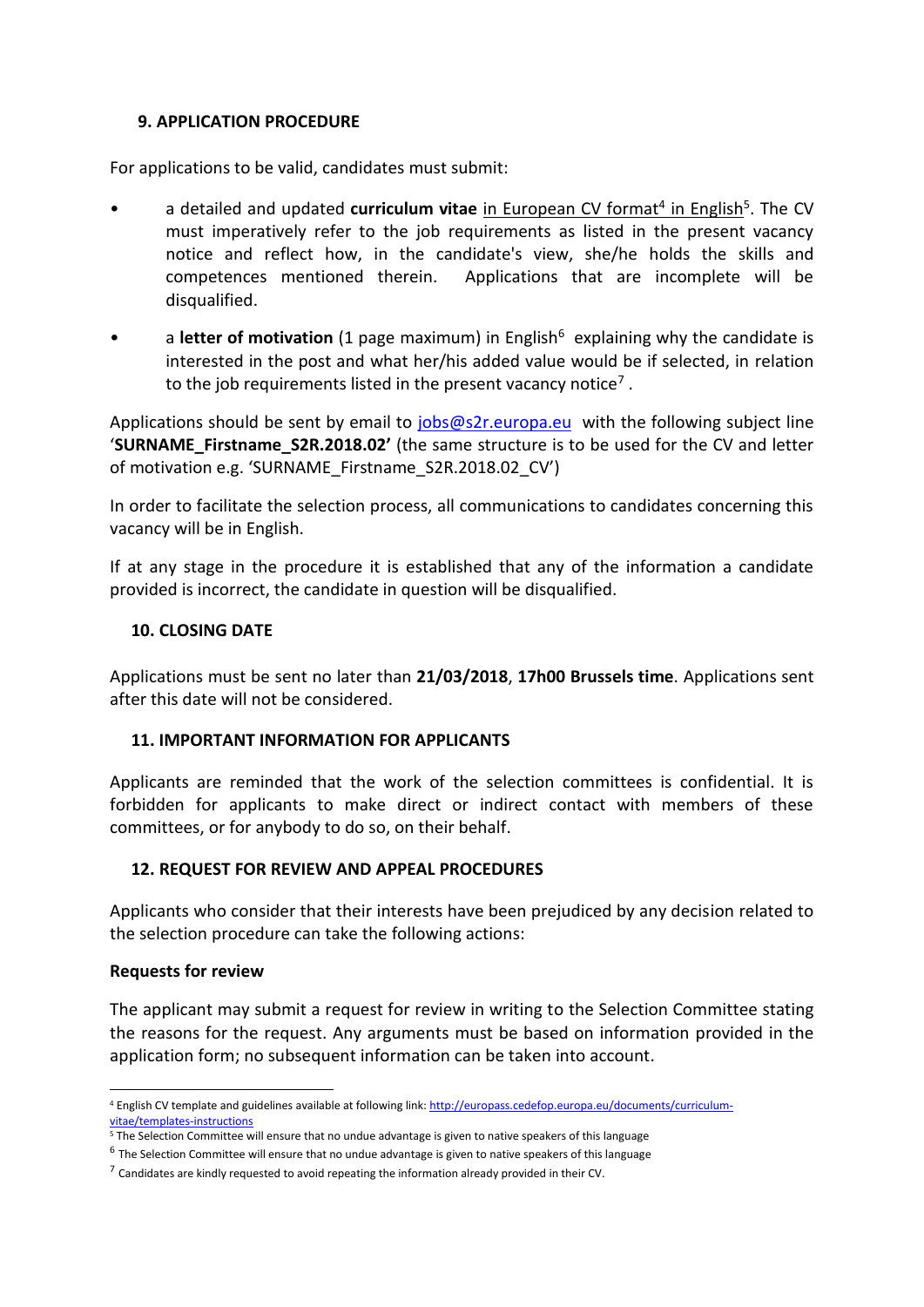Request for review can be submitted either by email or by post. In both cases, request for review has to be submitted **within 10 days of the date written on the notification on the decision**. The date of the email or postmark will be evidence of timely submission. Please indicate the name used in your application clearly in all correspondence.

a) *Submission by email*: Request for review can be sent to jobs@s2r.europa.eu You are requested to clearly indicate the selection title and reference number in the subject line.

b) *Submission by post*: Request for review can be sent to the below address:

Shift2Rail Joint Undertaking [Title and reference number of the selection] Human Resources Department Avenue de la Toison d'Or, 56-60 B-1060 Brussels Belgium

The envelope should be clearly marked "PRIVATE AND CONFIDENTIAL – NOT TO BE OPENED BY THE MAIL SERVICE".

## **Appeal procedure**

▪ Within three months of the date written on the notification of the decision, the applicant may lodge a complaint under Article 90(2) of the Staff Regulations of Officials of the European Union and Conditions of employment of other servants of the European Union, at the following address by registered mail only:

Shift2Rail Joint Undertaking Human Resources Department [Title and reference number of the selection] Avenue de la Toison d'Or, 56-60 B-1060 Brussels Belgium

The time limit for initiating this type of procedure starts to run from the time the candidate is notified of the action adversely affecting him/her.

▪ Within three months of the date written on the notification of the decision, the applicant may submit a judicial appeal under Article 270 of the Treaty on the Functioning of the EU (ex Art. 236 of the EC Treaty) and Article 91 of the Staff Regulations of Officials of the European Union to the General Court of the European Union:

General Court Rue du Fort Niedergrünewald L-2925 Luxembourg tel.: (+352) 4303 1 fax: (+352) 4303 2100 e-mail: [GeneralCourt.Registry@curia.europa.eu](mailto:GeneralCourt.Registry@curia.europa.eu) URL: [http://curia.europa.eu](http://curia.europa.eu/)